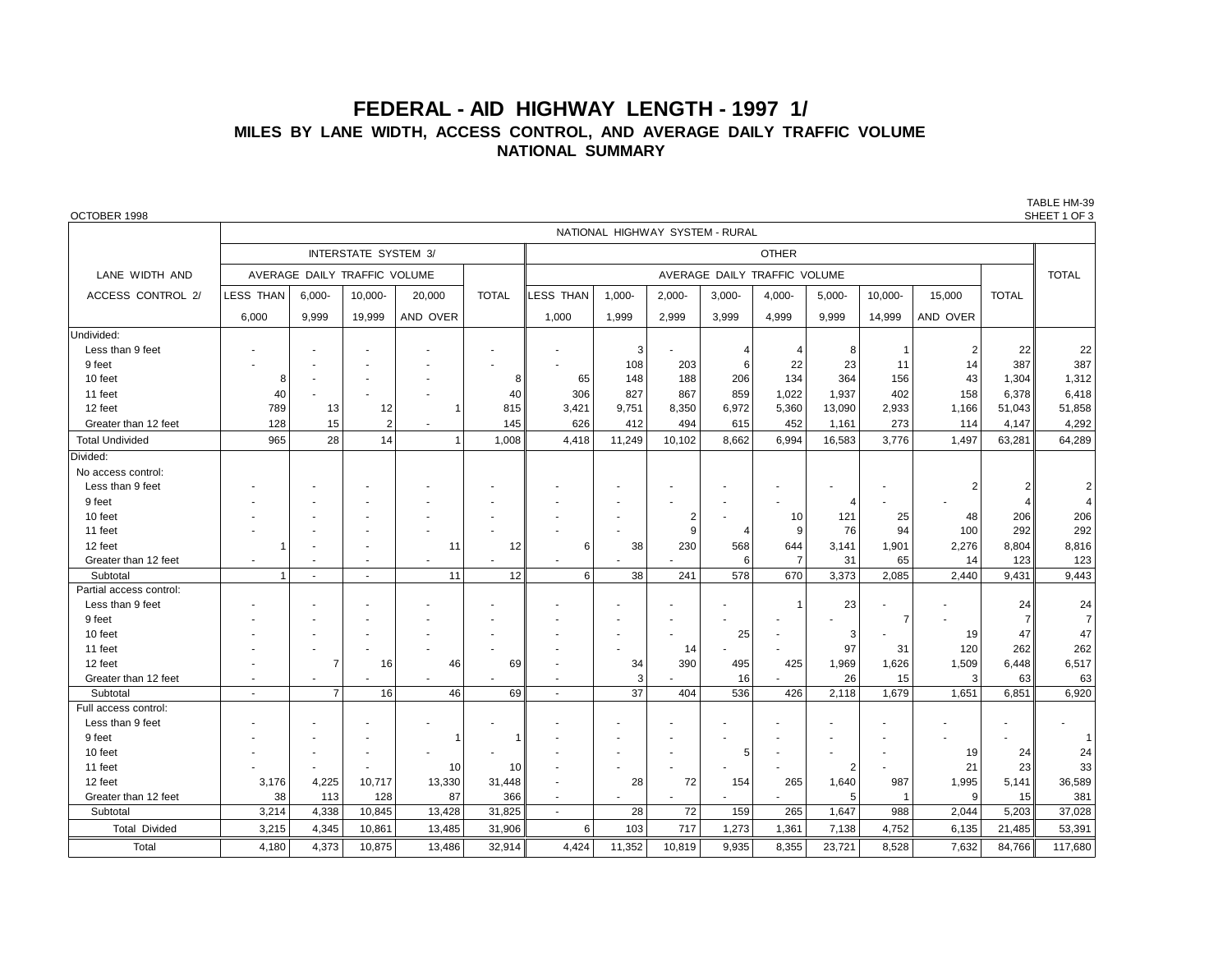## **FEDERAL - AID HIGHWAY LENGTH - 1997 1/ MILES BY LANE WIDTH, ACCESS CONTROL, AND AVERAGE DAILY TRAFFIC VOLUME NATIONAL SUMMARY**

| OCTOBER 1998            |                          |                                 |                              |                          |                          |                |                 |                |                |                |                |                |                |              | SHEET 2 OF 3 |
|-------------------------|--------------------------|---------------------------------|------------------------------|--------------------------|--------------------------|----------------|-----------------|----------------|----------------|----------------|----------------|----------------|----------------|--------------|--------------|
|                         |                          | NATIONAL HIGHWAY SYSTEM - URBAN |                              |                          |                          |                |                 |                |                |                |                |                |                |              |              |
|                         |                          |                                 | INTERSTATE SYSTEM 3/         |                          |                          |                | <b>OTHER</b>    |                |                |                |                |                |                |              |              |
| LANE WIDTH AND          |                          |                                 | AVERAGE DAILY TRAFFIC VOLUME |                          |                          |                |                 |                |                | <b>TOTAL</b>   |                |                |                |              |              |
| ACCESS CONTROL 2/       | <b>LESS THAN</b>         | 15,000-                         | $35,000-$                    | 60,000-                  | 100,000                  | TOTAL          | <b>ESS THAN</b> | $5,000 -$      | 10,000-        | 15,000-        | 20,000-        | 30,000-        | 40,000         | <b>TOTAL</b> |              |
|                         | 15,000                   | 34,999                          | 59,999                       | 99,999                   | AND OVER                 |                | 5,000           | 9,999          | 14,999         | 19,999         | 29,999         | 39,999         | AND OVER       |              |              |
| Undivided:              |                          |                                 |                              |                          |                          |                |                 |                |                |                |                |                |                |              |              |
| Less than 9 feet        |                          |                                 |                              |                          |                          |                |                 | 8              |                | 6              | 3              | $\overline{2}$ |                | 20           | 20           |
| 9 feet                  |                          |                                 |                              |                          |                          |                | 11              | 6              | 17             | 10             | 8              |                |                | 52           | 52           |
| 10 feet                 |                          |                                 |                              |                          |                          |                | 79              | 104            | 255            | 138            | 260            | 90             | 25             | 951          | 951          |
| 11 feet                 |                          |                                 |                              |                          |                          |                | 70              | 196            | 296            | 268            | 374            | 82             | 83             | 1,369        | 1,369        |
| 12 feet                 | 5                        | 3                               | 10                           | $\overline{4}$           |                          | 22             | 537             | 1,578          | 1,779          | 1,540          | 1,447          | 678            | 282            | 7,841        | 7,863        |
| Greater than 12 feet    | $\overline{\phantom{a}}$ | ÷                               | $\overline{1}$               | ٠                        | $\overline{\phantom{a}}$ | $\overline{1}$ | 157             | 263            | 228            | 246            | 188            | 33             | 21             | 1,136        | 1,137        |
| <b>Total Undivided</b>  | 5                        | 3                               | 11                           | $\overline{\mathcal{A}}$ | $\blacksquare$           | 23             | 854             | 2,155          | 2,575          | 2,208          | 2,280          | 885            | 412            | 11,369       | 11,392       |
| Divided:                |                          |                                 |                              |                          |                          |                |                 |                |                |                |                |                |                |              |              |
| No access control:      |                          |                                 |                              |                          |                          |                |                 |                |                |                |                |                |                |              |              |
| Less than 9 feet        |                          |                                 |                              |                          |                          |                |                 | -1             |                |                |                |                |                | 3            | 3            |
| 9 feet                  |                          |                                 |                              |                          |                          |                |                 |                |                |                |                |                | $\overline{2}$ | 2            | $\sqrt{2}$   |
| 10 feet                 |                          |                                 |                              |                          |                          |                | 6               | 34             | 28             | 24             | 43             | 53             | 44             | 232          | 232          |
| 11 feet                 |                          |                                 |                              |                          |                          |                | 9               | 26             | 44             | 87             | 189            | 147            | 144            | 646          | 646          |
| 12 feet                 |                          | 10                              | 3                            | 3                        |                          | 16             | 65              | 293            | 535            | 761            | 1,577          | 892            | 866            | 4,989        | 5,005        |
| Greater than 12 feet    | $\blacksquare$           | $\overline{\phantom{a}}$        | ٠                            |                          | $\blacksquare$           |                | 8               | 39             | 36             | 34             | 89             | 60             | 20             | 286          | 286          |
| Subtotal                | $\blacksquare$           | 10                              | 3                            | 3                        |                          | 16             | 88              | 393            | 643            | 906            | 1,898          | 1,152          | 1.078          | 6,158        | 6,174        |
| Partial access control: |                          |                                 |                              |                          |                          |                |                 |                |                |                |                |                |                |              |              |
| Less than 9 feet        |                          |                                 |                              |                          |                          |                | $\overline{2}$  | $\overline{2}$ | $\Delta$       | 3              | 8              | $\overline{2}$ |                | 21           | 21           |
| 9 feet                  |                          |                                 |                              |                          |                          |                |                 |                |                | $\overline{2}$ |                |                |                | 3            | 3            |
| 10 feet                 |                          |                                 |                              |                          |                          |                |                 | $\mathbf{1}$   | $\overline{1}$ |                | 15             | 25             | 35             | 77           | 77           |
| 11 feet                 |                          |                                 |                              |                          |                          |                |                 | 21             | 27             | 53             | 108            | 38             | 49             | 296          | 296          |
| 12 feet                 | 4                        | 16                              | 16                           | 10                       |                          | 46             | 43              | 401            | 572            | 524            | 809            | 549            | 956            | 3,854        | 3,900        |
| Greater than 12 feet    |                          | $\overline{1}$                  |                              |                          | ÷                        | -1             | $\overline{2}$  | 13             | 26             | 17             | 37             | 12             | 13             | 120          | 121          |
| Subtotal                | 4                        | 17                              | 16                           | 10                       |                          | 47             | 47              | 438            | 630            | 599            | 977            | 626            | 1,054          | 4,371        | 4,418        |
| Full access control:    |                          |                                 |                              |                          |                          |                |                 |                |                |                |                |                |                |              |              |
| Less than 9 feet        |                          |                                 |                              |                          |                          |                |                 |                |                |                | $\overline{2}$ |                |                | 2            | 2            |
| 9 feet                  |                          |                                 |                              |                          |                          |                |                 |                |                |                |                |                | $\overline{2}$ | 3            | $\mathsf 3$  |
| 10 feet                 |                          | $\mathbf 1$                     | 1                            | 2                        |                          | 8              |                 |                | $\overline{2}$ | $\mathbf 1$    |                | 3              | 17             | 23           | 31           |
| 11 feet                 |                          |                                 | 6                            | 29                       | 33                       | 68             |                 | $\overline{7}$ | $\overline{1}$ | 13             | 10             | 33             | 55             | 119          | 187          |
| 12 feet                 | 665                      | 2,815                           | 3,299                        | 2,823                    | 3,432                    | 13,034         | 36              | 151            | 356            | 427            | 853            | 754            | 3,126          | 5,703        | 18,737       |
| Greater than 12 feet    | 29                       | 59                              | 44                           | 32                       | 36                       | 200            |                 | $\overline{2}$ | 5              | 10             | $\overline{4}$ | 6              | 25             | 52           | 252          |
| Subtotal                | 694                      | 2,875                           | 3,350                        | 2,886                    | 3,505                    | 13,310         | 36              | 160            | 364            | 451            | 869            | 797            | 3,225          | 5,902        | 19,212       |
| <b>Total Divided</b>    | 698                      | 2,902                           | 3,369                        | 2,899                    | 3,505                    | 13,373         | 171             | 991            | 1,637          | 1,956          | 3.744          | 2,575          | 5,357          | 16,431       | 29,804       |
| Total                   | 703                      | 2,905                           | 3,380                        | 2,903                    | 3,505                    | 13,396         | 1.025           | 3.146          | 4,212          | 4.164          | 6.024          | 3,460          | 5.769          | 27.800       | 41,196       |

TABLE HM-39